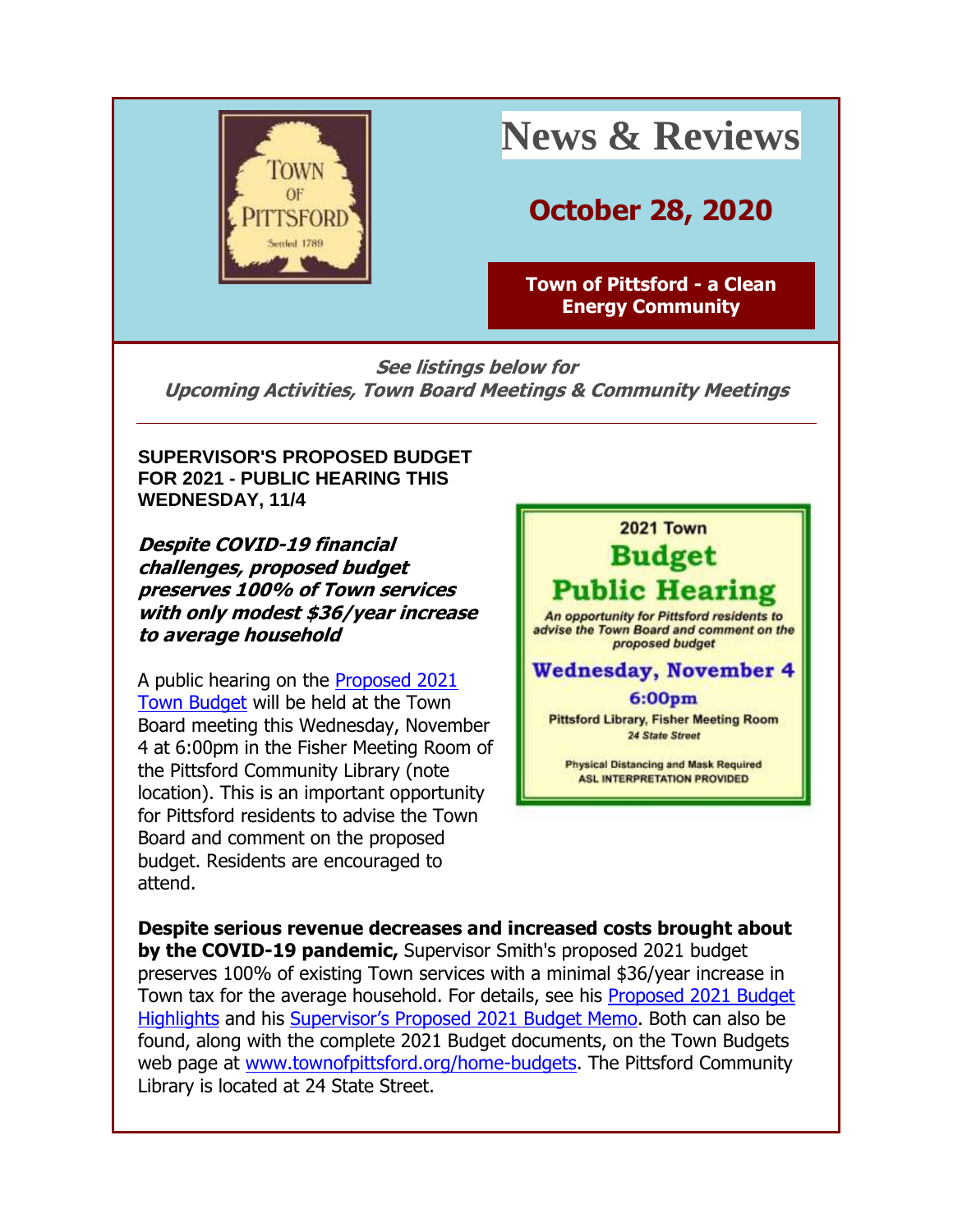As always, comments for the Town Board meeting may be submitted in advance (prior to 2:30pm on the day of the meeting) or made during the meeting both in person and by email. Emailed comments may be sent to [comments@townofpittsford.org.](mailto:comments@townofpittsford.org) All comments submitted must include the name and street address of the commenter.

#### **MESSAGE FROM SUPERVISOR BILL SMITH:**

**HALLOWEEN SAFETY AND FAMILY-FRIENDLY WAYS TO CELEBRATE** Halloween will be a bit different this year. Some may opt to revise their traditional trick-or-treating plans or forego them entirely. Whatever you decide, please be sure to celebrate safely. The **Monroe County Department of Public Health** has issued some **Halloween guidelines** – I've listed some of them below. Should your family members venture out for Halloween, please keep these guidelines in mind:

• **Wash or sanitize your hands often** when you are handing out candy or filling goody bags. Clean frequently touched surfaces, like the doorbell, throughout the evening.

• **Don't use a big bowl to distribute candy**. Instead, the homeowner should drop treats into each child's bag or line pieces up on the driveway or a table.

• **Wear a proper mask** that covers your nose and mouth when you are trickor-treating, or handing out candy. Make sure the mask stays dry. Don't wear a costume mask unless you also have a snug-fitting proper mask on beneath it and can breathe easily.

• **Stay at least six feet away** from others who are not in your

household. Don't gather in large groups, or host big parties, especially indoors. • **Choose outdoor festivities** over indoor festivities. Don't participate in activities that involve a lot of screaming, shouting, or singing within 12 feet of other individuals, especially indoors.

• **Don't trick-or-treat or hand out candy if you are sick, in isolation, or mandatory quarantine**, or are considered to be at high risk for developing severe symptoms of COVID-19.

And should you be looking for some alternative ways to celebrate, our Recreation Department team has you covered. Currently and through Halloween (this Saturday, October 31) we're hosting a **"Room on the Broom" Story Walk in back of the Spiegel Pittsford Community Center.** Follow the story of a kind witch and her cat as they travel on her broomstick, then stop in the Community Center to pick up a take-home craft pack. Find further details below or online here: [www.townofpittsford.org/news/room-broom-story-walk-oct-26-31-2020](http://r20.rs6.net/tn.jsp?f=0015I8mWc4-yoC_eH5NAFL_yTHwKXc5kk_pVmBzoud3BzlcpikcLl1GzWJ4U2bNCYXhDiuSnzcKIEogkrqBxup6xBdogVEBourJXiLvAzUo8ouEsOZGEXl1agc6D7n7nn1H26fgouvOcjD4bSRMFlMVhmFkRevZqblbR2o3IMnYyLvZYv8fY4TIsDs16D7F4b7UVUc1dYgeLKi37X1SzAa5YrawdKjsyReEMgsdvFmY0kkItc5WJoBxkQ==&c=4bNwo79-e0v6v2G_MUVomwxe31V2-5BJ3hcCRe-P5a3u4JfCE-VIqA==&ch=55pOF7G1buV1BOWFIkwELVA72y2fBX6ZeibcGjCGB85SW0X9ni4vpA==) [community-center-field.](http://r20.rs6.net/tn.jsp?f=0015I8mWc4-yoC_eH5NAFL_yTHwKXc5kk_pVmBzoud3BzlcpikcLl1GzWJ4U2bNCYXhDiuSnzcKIEogkrqBxup6xBdogVEBourJXiLvAzUo8ouEsOZGEXl1agc6D7n7nn1H26fgouvOcjD4bSRMFlMVhmFkRevZqblbR2o3IMnYyLvZYv8fY4TIsDs16D7F4b7UVUc1dYgeLKi37X1SzAa5YrawdKjsyReEMgsdvFmY0kkItc5WJoBxkQ==&c=4bNwo79-e0v6v2G_MUVomwxe31V2-5BJ3hcCRe-P5a3u4JfCE-VIqA==&ch=55pOF7G1buV1BOWFIkwELVA72y2fBX6ZeibcGjCGB85SW0X9ni4vpA==)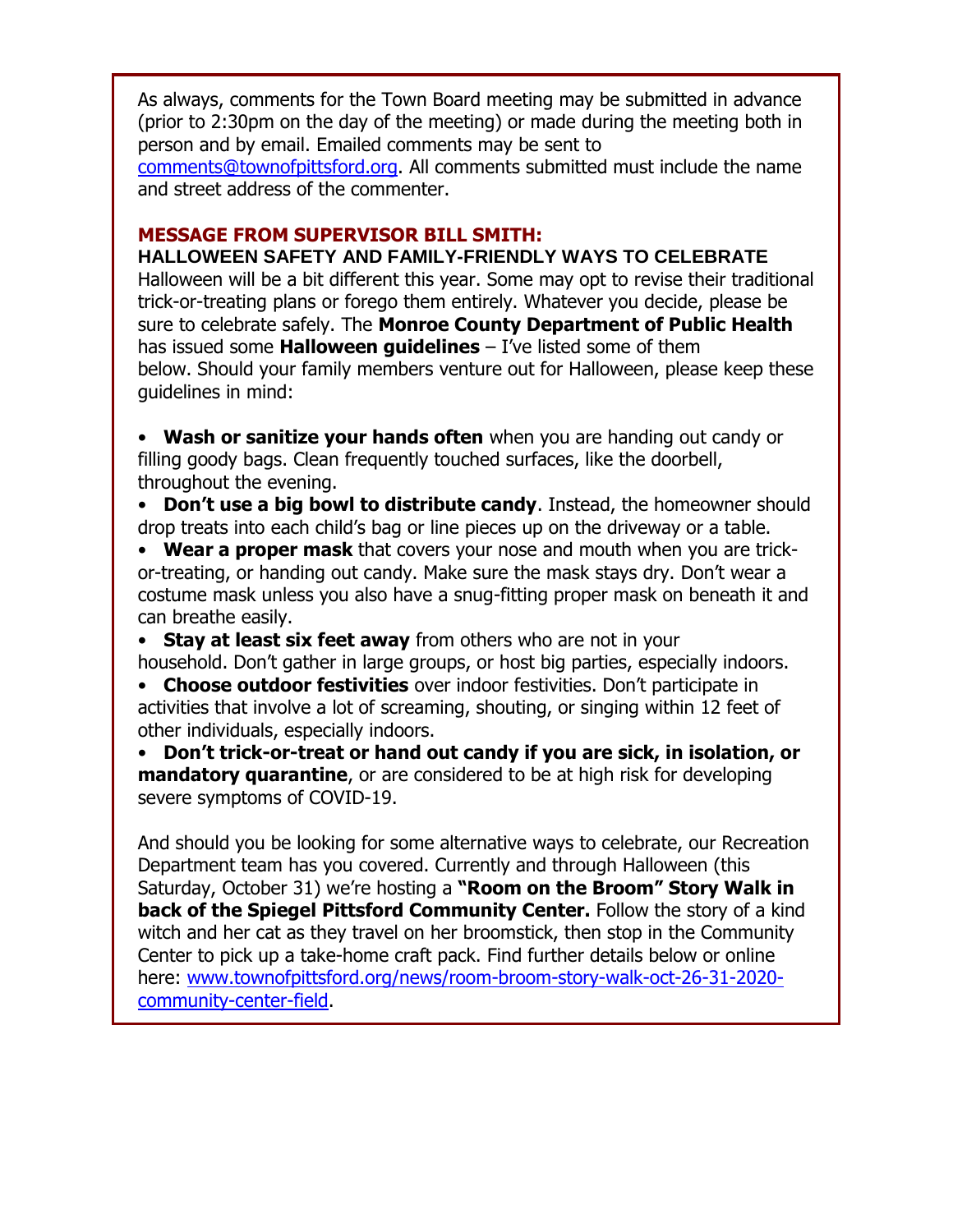#### **"ROOM ON THE BROOM" STORY WALK UNDERWAY Display will be up continuously through Halloween**

The time is right for a Halloween story come to life - and some crafty fun! Stop by the Spiegel Pittsford Community Center between now and October 31 and take a stroll through our "Room on



the Broom" Story Walk in the Community Center field. Follow the story of a kind witch and her cat as they travel on her broomstick - and invite others to tag along! Participants are asked to follow physical distancing guidelines and bring a face mask to wear when within 6 feet of those outside their group.

Once you have completed the walk, stop at the Community Center front desk and pick up a themed craft pack to take home! Craft packs are available Monday through Friday from 8:00am - 6:00pm and Saturdays from 10:00am - 5:00pm.

The Spiegel Pittsford Community Center is located at 35 Lincoln Avenue. For more information about the event, call Cassie at 248-6289 or email [cschrom@townofpittsford.org.](mailto:cschrom@townofpittsford.org)

#### **SPOOKTACULAR DRIVE-IN MOVIE & COSTUME PARADE PHOTOS ONLINE**

Those who came out to enjoy our [Spooktacular Drive-In Movie and Costume](http://r20.rs6.net/tn.jsp?f=0015I8mWc4-yoC_eH5NAFL_yTHwKXc5kk_pVmBzoud3BzlcpikcLl1GzWJ4U2bNCYXhHILTQAhTEd4a6f0bfrCGPyfDRrsVF2fmsDy9FV4PQMwQMW1jKcDt4FC9vSnuLKWUTqkwcPVSCT6xTTTCv6jAdy8RL0QwxP8muq9iujbcZmI=&c=4bNwo79-e0v6v2G_MUVomwxe31V2-5BJ3hcCRe-P5a3u4JfCE-VIqA==&ch=55pOF7G1buV1BOWFIkwELVA72y2fBX6ZeibcGjCGB85SW0X9ni4vpA==)  [Parade](http://r20.rs6.net/tn.jsp?f=0015I8mWc4-yoC_eH5NAFL_yTHwKXc5kk_pVmBzoud3BzlcpikcLl1GzWJ4U2bNCYXhHILTQAhTEd4a6f0bfrCGPyfDRrsVF2fmsDy9FV4PQMwQMW1jKcDt4FC9vSnuLKWUTqkwcPVSCT6xTTTCv6jAdy8RL0QwxP8muq9iujbcZmI=&c=4bNwo79-e0v6v2G_MUVomwxe31V2-5BJ3hcCRe-P5a3u4JfCE-VIqA==&ch=55pOF7G1buV1BOWFIkwELVA72y2fBX6ZeibcGjCGB85SW0X9ni4vpA==) can find themselves in our online [photo gallery.](http://r20.rs6.net/tn.jsp?f=0015I8mWc4-yoC_eH5NAFL_yTHwKXc5kk_pVmBzoud3BzlcpikcLl1GzWJ4U2bNCYXhHILTQAhTEd4a6f0bfrCGPyfDRrsVF2fmsDy9FV4PQMwQMW1jKcDt4FC9vSnuLKWUTqkwcPVSCT6xTTTCv6jAdy8RL0QwxP8muq9iujbcZmI=&c=4bNwo79-e0v6v2G_MUVomwxe31V2-5BJ3hcCRe-P5a3u4JfCE-VIqA==&ch=55pOF7G1buV1BOWFIkwELVA72y2fBX6ZeibcGjCGB85SW0X9ni4vpA==) We appreciate that all of our attendees followed appropriate physical distancing and wore their masks. We did have some attendees take their masks off for photos – which were taken from the appropriate distance, of course! Many thanks as well to those who contributed food and financial donations to the Pittsford Food Cupboard. While our Halloween event was a bit different this year, we all had just as much fun as usual!

#### **"FALL BEHIND" - TURN CLOCKS BACK THIS SUNDAY, 11/1 & CHECK YOUR SMOKE DETECTOR**

Daylight Saving Time ends this Sunday, November 1 at 2:00AM - time to "fall back" and set your clock back one hour, although you may want to do that just before you go to bed on Saturday night! The good news: we get an extra hour of sleep that day. However, the sun will set an hour earlier now, ushering in the early evening darkness of the season. More good news: the end of Daylight Saving Time can help keep you safe and healthy - it is when fire and safety folks remind us to change the batteries and make sure our smoke alarms and carbon monoxide detectors are in working order.

#### **NEXT TOWN BOARD MEETING DATE MOVED TO WEDNESDAY, 11/4 Meeting to be held in the Library's Fisher Meeting Room**

Due to Election Day falling on Tuesday, November 3, the first Pittsford Town Board meeting for November will be held on Wednesday, November 4. The meeting will take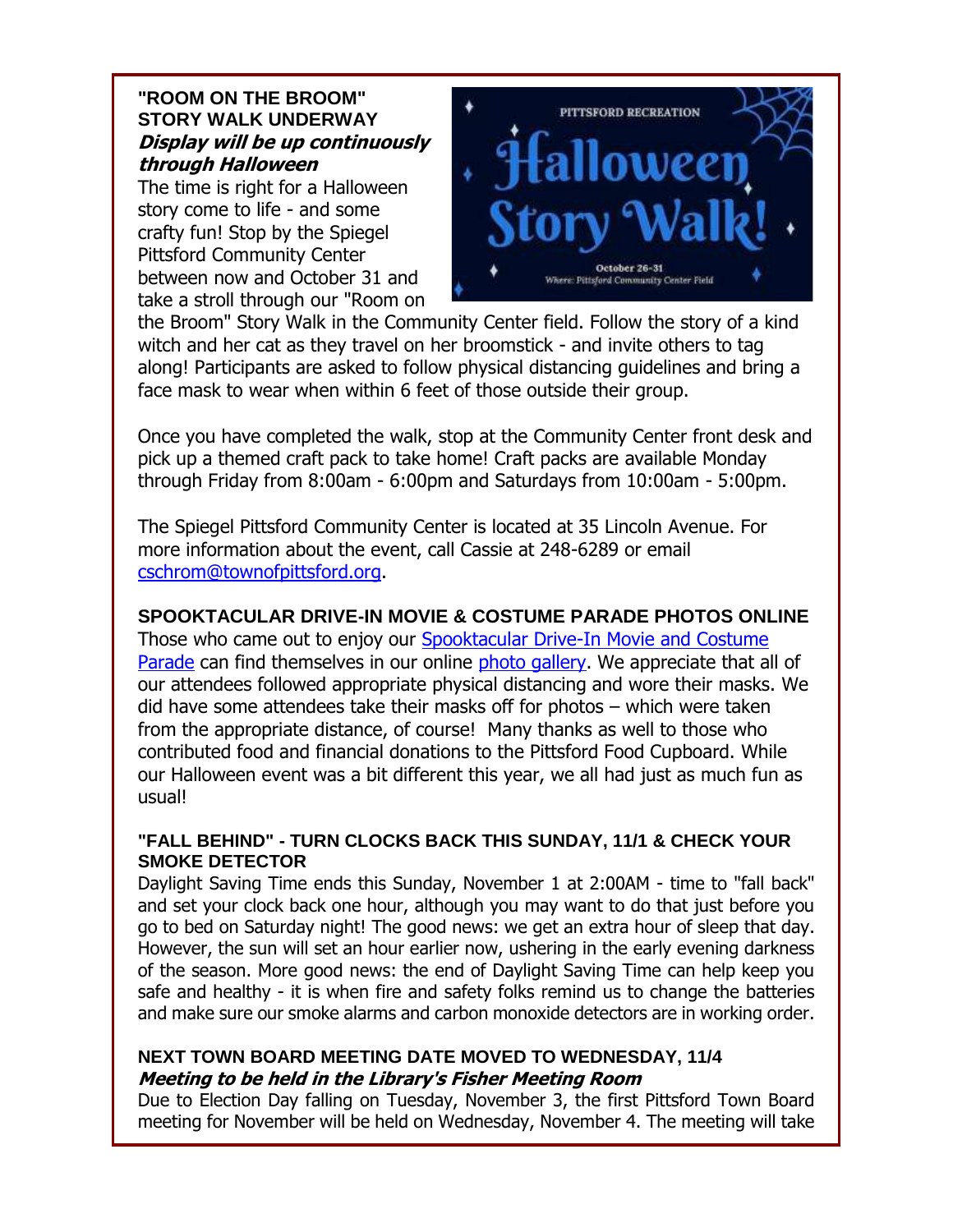place at the Pittsford Community Library's Fisher Meeting Room (note location change), 24 State Street. The Town Board meeting agenda will be posted at least two days prior to the meeting on the [Agendas and Minutes page](http://r20.rs6.net/tn.jsp?f=0015I8mWc4-yoC_eH5NAFL_yTHwKXc5kk_pVmBzoud3BzlcpikcLl1GzWCEwYn_qDlFcdEAaUdxpEl9xZxa402WBCxK43dnpcRVZidwG-jFywIsb2iPaAJprfkWuAYt7KBedIMZVzWU5yNjL7Rs2_9qoIoZuRQ-iZ_GgpAaAYYlesI=&c=4bNwo79-e0v6v2G_MUVomwxe31V2-5BJ3hcCRe-P5a3u4JfCE-VIqA==&ch=55pOF7G1buV1BOWFIkwELVA72y2fBX6ZeibcGjCGB85SW0X9ni4vpA==) of the Town website.

**ROTARY ELECTION NIGHT SUPPER - DRIVE THRU BBQ THIS TUESDAY, 11/3** The [Rotary Club of Pittsford](http://r20.rs6.net/tn.jsp?f=0015I8mWc4-yoC_eH5NAFL_yTHwKXc5kk_pVmBzoud3BzlcpikcLl1Gzb-kbszvcqLmzb38czyeaEOWTNiAWWSLntMLsAdRi6XvHLEQdT4XQLbihz8HJ334JBW3CVgzbfKgz1QClFvJwU9cACno15PLxKxprLefGcrc&c=4bNwo79-e0v6v2G_MUVomwxe31V2-5BJ3hcCRe-P5a3u4JfCE-VIqA==&ch=55pOF7G1buV1BOWFIkwELVA72y2fBX6ZeibcGjCGB85SW0X9ni4vpA==) continues its long tradition of hosting an [Election-Day](http://r20.rs6.net/tn.jsp?f=0015I8mWc4-yoC_eH5NAFL_yTHwKXc5kk_pVmBzoud3BzlcpikcLl1GzROmPMpmpQttBEyWqXhzpT3FV6jDuVff-qJQ5XfXJCwnoprqRTBRhjMneQLmfpnlXy0FgCWDxdzhFYX_lDb7KZuoLJpVwcGUv1VLYgxewR6SeGHU_hACXkPS7zEyjgkR5hSp39EoYF79Dj0XdpL_d_VZiQ0Ke9iGI7wipT9akgoHzXJa2WL8ImYOdK1Sv7fN2a4IzcAKyhHnb_N8ewi4RdZbTpSOxXyc0IUj8401SlSkv4V8OZQRcp7F5W26iKPyPhyQSVMqHM9d&c=4bNwo79-e0v6v2G_MUVomwxe31V2-5BJ3hcCRe-P5a3u4JfCE-VIqA==&ch=55pOF7G1buV1BOWFIkwELVA72y2fBX6ZeibcGjCGB85SW0X9ni4vpA==)  [Supper](http://r20.rs6.net/tn.jsp?f=0015I8mWc4-yoC_eH5NAFL_yTHwKXc5kk_pVmBzoud3BzlcpikcLl1GzROmPMpmpQttBEyWqXhzpT3FV6jDuVff-qJQ5XfXJCwnoprqRTBRhjMneQLmfpnlXy0FgCWDxdzhFYX_lDb7KZuoLJpVwcGUv1VLYgxewR6SeGHU_hACXkPS7zEyjgkR5hSp39EoYF79Dj0XdpL_d_VZiQ0Ke9iGI7wipT9akgoHzXJa2WL8ImYOdK1Sv7fN2a4IzcAKyhHnb_N8ewi4RdZbTpSOxXyc0IUj8401SlSkv4V8OZQRcp7F5W26iKPyPhyQSVMqHM9d&c=4bNwo79-e0v6v2G_MUVomwxe31V2-5BJ3hcCRe-P5a3u4JfCE-VIqA==&ch=55pOF7G1buV1BOWFIkwELVA72y2fBX6ZeibcGjCGB85SW0X9ni4vpA==) by serving drive-thru chicken BBQ dinners this year prepared by Sticky Lips BBQ. Now in its 54th year, the charity event will be held Tuesday, November 3 from 4:30 - 7:00pm **at Thornell Farm Park**, 480 Pittsford-Mendon Road in Pittsford, just south of Mendon High School.

Tickets for the supper are \$12 and available online at [www.PittsfordRotaryClub.org](http://r20.rs6.net/tn.jsp?f=0015I8mWc4-yoC_eH5NAFL_yTHwKXc5kk_pVmBzoud3BzlcpikcLl1Gzb-kbszvcqLmzb38czyeaEOWTNiAWWSLntMLsAdRi6XvHLEQdT4XQLbihz8HJ334JBW3CVgzbfKgz1QClFvJwU9cACno15PLxKxprLefGcrc&c=4bNwo79-e0v6v2G_MUVomwxe31V2-5BJ3hcCRe-P5a3u4JfCE-VIqA==&ch=55pOF7G1buV1BOWFIkwELVA72y2fBX6ZeibcGjCGB85SW0X9ni4vpA==) or from any Pittsford Rotarian.

"We conduct this event annually to celebrate our precious right and obligation to vote and felt it was important to continue the tradition by taking precautionary measures and making it a drive-thru BBQ event this year instead of a pasta supper," said Pat Mallery, who is coordinating the event for the club. "We'll be observing appropriate safety measures such as wearing gloves and face coverings to provide as safe an environment as possible. Sticky Lips serves some of the best barbeque around and we hope the community responds to help us support local and regional charities while enjoying a great meal."

Rotarians will be on hand to control traffic flow and serve the dinners, which will include a half chicken, baked beans, macaroni salad and cornbread. The first 200 dinners served will receive a Pittsford Farms Dairy coupon for a serving of ice cream, to be redeemed by November 4. A \$7.00 Sticky Lips coupon also will be included with each meal.

All proceeds from this event will be used to support the many charitable organizations that receive assistance from Pittsford Rotary - including the Pittsford Food Cupboard, Habitat for Humanity and the student dictionary project.

#### **REMINDERS**

#### **KING'S BEND PARK LODGE RESERVATION PROCESS GOES ONLINE Resident reservations begin Nov. 2 for 2021 season**

Reservations for the Town's King's Bend Park lodges now will be made online beginning with the 2021 season. Starting Monday, November 2 at 12:00pm, Pittsford residents can reserve lodge dates by visiting the Town website's Recreation Online Reservations web page at [https://webtrac.townofpittsford.org/wbwsc/webtrac.wsc/wbsplash.html.](http://r20.rs6.net/tn.jsp?f=0015I8mWc4-yoC_eH5NAFL_yTHwKXc5kk_pVmBzoud3BzlcpikcLl1Gzb-kbszvcqLm5WbEFOXbsoiRpvun_u_e11G-2Qot3C2TJPUbhYe8UEA-5vBlBlxabit60jCX6436kA4JEjr6WWE4bEIQx01wZQNs2CC0d2r5ntWFIlTFdq-ZfaA2E3wQwdOBKWcE5HALIdU2786gAvrzKwhYQN2-aQ==&c=4bNwo79-e0v6v2G_MUVomwxe31V2-5BJ3hcCRe-P5a3u4JfCE-VIqA==&ch=55pOF7G1buV1BOWFIkwELVA72y2fBX6ZeibcGjCGB85SW0X9ni4vpA==) The online lodge reservation process replaces the former lottery system format.

Online registration simplifies the lodge reservation process. [See our Reservation](http://r20.rs6.net/tn.jsp?f=0015I8mWc4-yoC_eH5NAFL_yTHwKXc5kk_pVmBzoud3BzlcpikcLl1GzfnXPveVZhj_Z8PEqabnA7Tuzd7gqoOpYxR6iM3HyNq646EXOopCEwZxoyG2JrxkJnb4CeOWjf1LCIAPEsZ6FQb2d-yHS6GBQZ2QXnn8efzeJvd34xzYFzDQzkHXRfxAGwT8jCD5Px-7jAOkzTf9nKjYea9w7efWt6cVT9qogQ4p_9zR8zzLspTPa3F_6xBSbknoqSqce1g8mbVOvfJsVJA=&c=4bNwo79-e0v6v2G_MUVomwxe31V2-5BJ3hcCRe-P5a3u4JfCE-VIqA==&ch=55pOF7G1buV1BOWFIkwELVA72y2fBX6ZeibcGjCGB85SW0X9ni4vpA==)  [Instructions form here](http://r20.rs6.net/tn.jsp?f=0015I8mWc4-yoC_eH5NAFL_yTHwKXc5kk_pVmBzoud3BzlcpikcLl1GzfnXPveVZhj_Z8PEqabnA7Tuzd7gqoOpYxR6iM3HyNq646EXOopCEwZxoyG2JrxkJnb4CeOWjf1LCIAPEsZ6FQb2d-yHS6GBQZ2QXnn8efzeJvd34xzYFzDQzkHXRfxAGwT8jCD5Px-7jAOkzTf9nKjYea9w7efWt6cVT9qogQ4p_9zR8zzLspTPa3F_6xBSbknoqSqce1g8mbVOvfJsVJA=&c=4bNwo79-e0v6v2G_MUVomwxe31V2-5BJ3hcCRe-P5a3u4JfCE-VIqA==&ch=55pOF7G1buV1BOWFIkwELVA72y2fBX6ZeibcGjCGB85SW0X9ni4vpA==) for registration steps and how to log into your account or to create an account if you've never registered for a Town Recreation program before. Find lodge facilities details on our [Facilities Information web page.](http://r20.rs6.net/tn.jsp?f=0015I8mWc4-yoC_eH5NAFL_yTHwKXc5kk_pVmBzoud3BzlcpikcLl1GzX01HbD2U1S3_C0DV7PoKdF4IMLVy72sj2cJBzeqOKQx6PgEpDnuFyf-yaSACqZ6-07tlyJmSwJ_4VRIMORDlPS0ZpBQA28NLzwYsZ8AHgma&c=4bNwo79-e0v6v2G_MUVomwxe31V2-5BJ3hcCRe-P5a3u4JfCE-VIqA==&ch=55pOF7G1buV1BOWFIkwELVA72y2fBX6ZeibcGjCGB85SW0X9ni4vpA==)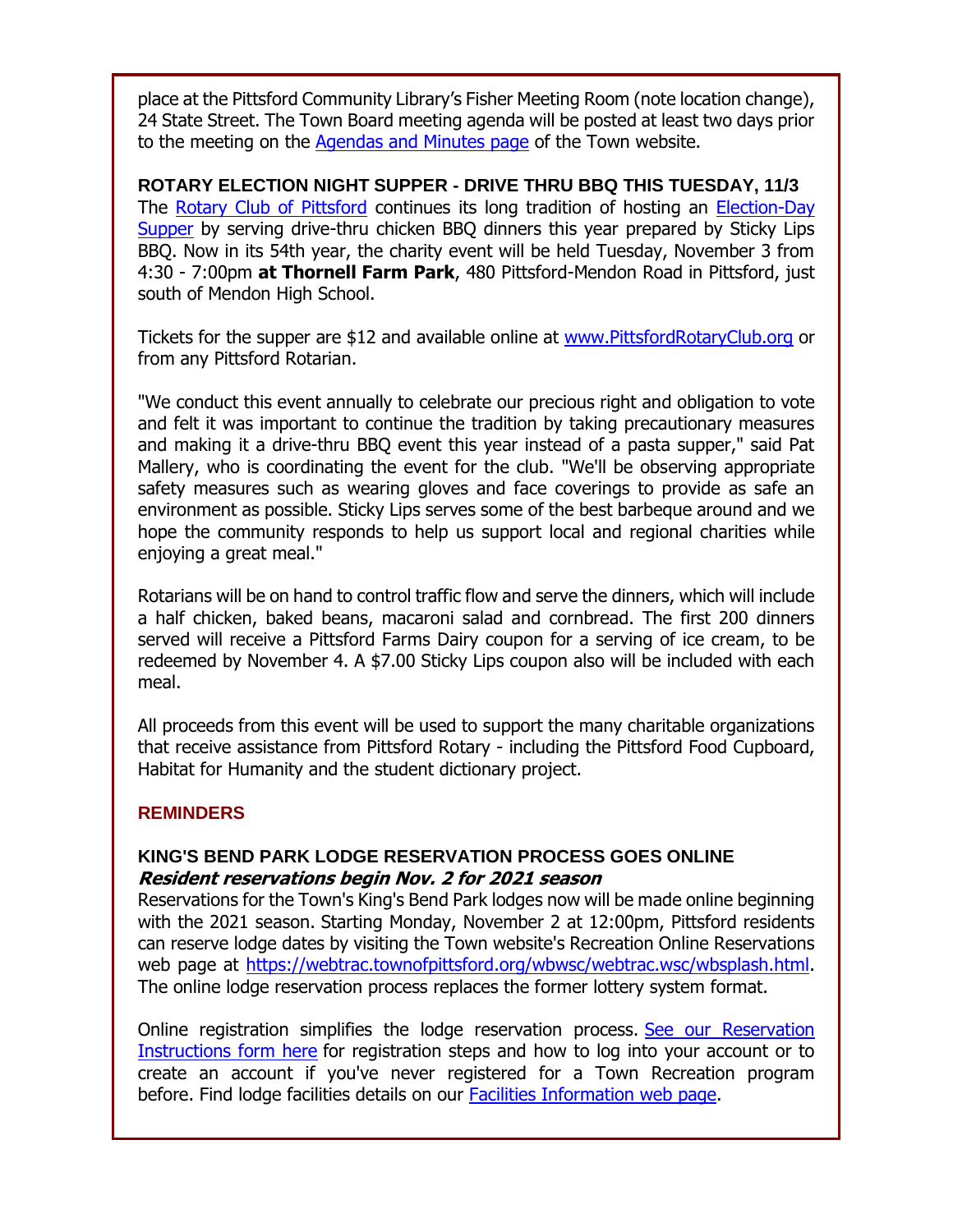Those who are unable to complete a reservation online may drop off or mail in a reservation request form. Please note payment is due at the time of the request. Any hard copy request (dropped off or mailed in) should indicate a first priority and second priority date. Forms dropped off or mailed in are not guaranteed to receive the requested date(s), as reservation requests require processing time.

In-person reservations will be accepted during regular office hours (Monday - Friday from 8:00am - 5:00pm). Any requests received outside of office hours will be processed on the next business day.

Lodge reservations for non-residents will begin on Monday, January 4, 2021, after 12:00pm.

#### **TOWN BOARD MEETINGS ARE STREAMING LIVE**

Pittsford Town Board meetings are now being streamed live; the feed is accessible on any device. Town Board is typically held the first and third Tuesday of the month at 6:00pm at Town Hall. See [www.townofpittsford.org/calendar](http://r20.rs6.net/tn.jsp?f=0015I8mWc4-yoC_eH5NAFL_yTHwKXc5kk_pVmBzoud3BzlcpikcLl1GzcxumONUVABWfM-HfIbZd1BJum9vT_EAM7BJj29-VcJXOJpk9r2H9Q1GC8yznFEWX12cHS-ISPGLFK7wPvfx_cro_qXnlXCOqpN5dpxT6aZ-xTq9gS6YWuI=&c=4bNwo79-e0v6v2G_MUVomwxe31V2-5BJ3hcCRe-P5a3u4JfCE-VIqA==&ch=55pOF7G1buV1BOWFIkwELVA72y2fBX6ZeibcGjCGB85SW0X9ni4vpA==) for meeting dates. To view the livestream, click the [Town Board Meeting live streaming link](http://r20.rs6.net/tn.jsp?f=0015I8mWc4-yoC_eH5NAFL_yTHwKXc5kk_pVmBzoud3BzlcpikcLl1GzcxumONUVABW4-NfAaIzOZIDc20jP4RtrSOQJGm2XHqYBHAZFRTzJSt43TXVXPCEQ3g1IOLqDXGpjtbW0bQdltuJLVp-jwnOonAsA5fMMBIVEbvFNQ-84hTn_yp1pwaDExTEosPwJb_ldTpaBukExV7g3Jkv8-UqdcYZn94Ou-5p6zrvi7_JNHmo2J7ZBbWSaXwDtMx64YPSil3lgtCf6n2yb1aMCWQmPat5_Vhq-PkKDIl4gUDfNG5v9fMgeUKixgGTtc3dtOYO&c=4bNwo79-e0v6v2G_MUVomwxe31V2-5BJ3hcCRe-P5a3u4JfCE-VIqA==&ch=55pOF7G1buV1BOWFIkwELVA72y2fBX6ZeibcGjCGB85SW0X9ni4vpA==) when the meeting begins. This link can also be found on page two of the meeting agenda. The meeting agenda is posted on the Town's [minutes and agendas page](http://r20.rs6.net/tn.jsp?f=0015I8mWc4-yoC_eH5NAFL_yTHwKXc5kk_pVmBzoud3BzlcpikcLl1GzWCEwYn_qDlFcdEAaUdxpEl9xZxa402WBCxK43dnpcRVZidwG-jFywIsb2iPaAJprfkWuAYt7KBedIMZVzWU5yNjL7Rs2_9qoIoZuRQ-iZ_GgpAaAYYlesI=&c=4bNwo79-e0v6v2G_MUVomwxe31V2-5BJ3hcCRe-P5a3u4JfCE-VIqA==&ch=55pOF7G1buV1BOWFIkwELVA72y2fBX6ZeibcGjCGB85SW0X9ni4vpA==) at least two days prior to the meeting. Please note: if you try to log in too early (before the meeting feed is live) you will see an error message; refresh your screen just prior to or at 6:00pm when the board meeting starts and you will be able to view the meeting. As always, ASL interpretation is provided for every Town Board meeting.

#### **ASL INTERPRETER ALWAYS AVAILABLE AT TOWN BOARD MEETINGS**

The Town of Pittsford has an American Sign Language interpreter available at every Pittsford Town Board meeting, to interpret for those who need this service. Those who can't attend a Town Board meeting in person but are planning to watch the meeting's live stream can confirm their need for the interpreter by emailing [comments@townofpittsford.org.](mailto:comments@townofpittsford.org?subject=ASL%20interperter%20request%20for%20Town%20Board%20meeting) Requests can be made in advance or can be emailed through the first ten minutes of the meeting. An on-demand Town Board meeting video with closed captioning will be available within 48 hours of the meeting; visit [www.townofpittsford.org/home-channel12](http://r20.rs6.net/tn.jsp?f=0015I8mWc4-yoC_eH5NAFL_yTHwKXc5kk_pVmBzoud3BzlcpikcLl1GzX01HbD2U1S3vrtnTHOu8URWJNMPgpVXJevcIzZPeT7Pl7OWc6d02xwZ9hc-4Mi-rkHDDqAo8uhDW5CX3543FD9Q7Z0chwTGqy0byUx5vPe0J1j6Idaciww=&c=4bNwo79-e0v6v2G_MUVomwxe31V2-5BJ3hcCRe-P5a3u4JfCE-VIqA==&ch=55pOF7G1buV1BOWFIkwELVA72y2fBX6ZeibcGjCGB85SW0X9ni4vpA==) and use the On-Demand links to view previously recorded meetings.

#### **UPCOMING COMMUNITY ACTIVITIES IN PITTSFORD**

- [Halloween "Room on the Broom" Story Walk,](http://r20.rs6.net/tn.jsp?f=0015I8mWc4-yoC_eH5NAFL_yTHwKXc5kk_pVmBzoud3BzlcpikcLl1GzfnXPveVZhj_XOvt86uwGiWmI_l55KW_F4j0Z2GlSLWhvFeeW7ss2dRsGM0Rb9cfnjRBG_vTiAtmN3oUGhdZ0QM5-EgJ5AfCi7L7Wm2pMyd_jhEXjNPXbaVU0Ou9qUymsxctdkyqnpf0CuLFmALrv7rO483pCF4OxSMgK-Rre9Iy2_4jBe1mcm4=&c=4bNwo79-e0v6v2G_MUVomwxe31V2-5BJ3hcCRe-P5a3u4JfCE-VIqA==&ch=55pOF7G1buV1BOWFIkwELVA72y2fBX6ZeibcGjCGB85SW0X9ni4vpA==) October 26-31, Spiegel Pittsford Community Center field, 35 Lincoln Avenue; stop by the Community Center front desk after completing the walk to pick up a themed craft pack to take home. Physical distancing and face masks required when in contact with others outside of your group.
- [Rotary Club of Pittsford Election Day Drive-Thru BBQ Supper,](http://r20.rs6.net/tn.jsp?f=0015I8mWc4-yoC_eH5NAFL_yTHwKXc5kk_pVmBzoud3BzlcpikcLl1Gzb-kbszvcqLmzb38czyeaEOWTNiAWWSLntMLsAdRi6XvHLEQdT4XQLbihz8HJ334JBW3CVgzbfKgz1QClFvJwU9cACno15PLxKxprLefGcrc&c=4bNwo79-e0v6v2G_MUVomwxe31V2-5BJ3hcCRe-P5a3u4JfCE-VIqA==&ch=55pOF7G1buV1BOWFIkwELVA72y2fBX6ZeibcGjCGB85SW0X9ni4vpA==) Tuesday, 11/3, 4:30 - 7:00pm, Thornell Farm Park, 480 Mendon Road. Tickets are \$12 each, available online or from any Rotarian; proceeds to benefit local charities and service organizations.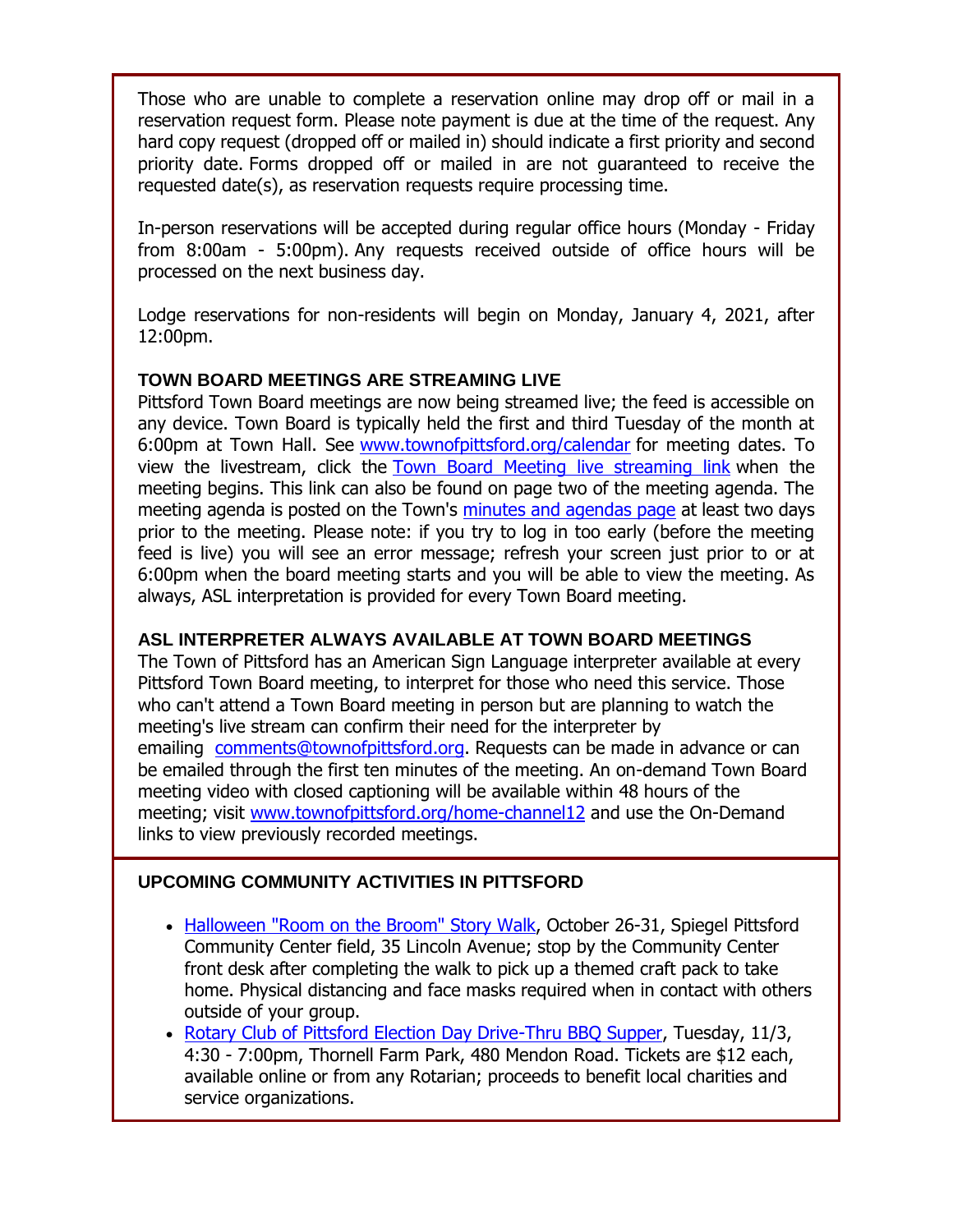- [Friends of Pittsford Library mini book sale,](http://r20.rs6.net/tn.jsp?f=0015I8mWc4-yoC_eH5NAFL_yTHwKXc5kk_pVmBzoud3BzlcpikcLl1GzSLnK8fDUyxhvXEwZdzg8szTQPq9OAASgirfFRASGrfPQVN2QNXbqSecnOevkPXgR5MTPiqkLx8g2unWfw49ia26VR6k5nuAyRH88EZlO5I2&c=4bNwo79-e0v6v2G_MUVomwxe31V2-5BJ3hcCRe-P5a3u4JfCE-VIqA==&ch=55pOF7G1buV1BOWFIkwELVA72y2fBX6ZeibcGjCGB85SW0X9ni4vpA==) Friday and Saturday, November 6 & 3, 10:00am – 5:00pm, Fisher Meeting Room, Pittsford Community Library, 24 State Street, sale is open to all; please note to ensure enough time and space to safely browse, physical distancing and mask wearing required, the number of shoppers in the room at a time will be limited, shopping time will be limited to 20 minutes per guest, bags not available – please bring your own.
- [Pittsford Rotary Food Drive,](http://r20.rs6.net/tn.jsp?f=0015I8mWc4-yoC_eH5NAFL_yTHwKXc5kk_pVmBzoud3BzlcpikcLl1Gzf9b_3K-q1Njgo1SPTbeOlqiOQ2CAv1h8lNZDHxHUehEPGb8zesaUtzZTXkXLK-6yD7n9YS0Czkee6lDpMokZzuQ3ucFpsw6I7vL8B7FufsR-naaKQbkwaMYrUvH4OvFpFNpV3h2OERJAFWbhvN7xCBUjfFMEjSnwJ1MgXmubAPxrGrS6lNcpBNMcjErG779Iw==&c=4bNwo79-e0v6v2G_MUVomwxe31V2-5BJ3hcCRe-P5a3u4JfCE-VIqA==&ch=55pOF7G1buV1BOWFIkwELVA72y2fBX6ZeibcGjCGB85SW0X9ni4vpA==) Saturday, 11/7, 9:00am 12noon, Spiegel Pittsford Community Center, 35 Lincoln Avenue; canned and other packaged goods needed, see list of [Food Cupboard needs here.](http://r20.rs6.net/tn.jsp?f=0015I8mWc4-yoC_eH5NAFL_yTHwKXc5kk_pVmBzoud3BzlcpikcLl1GzXFov8xmnZmHh6kYzLvSott3MMttp_ehyFN4PxGrsYPtlDwZpYpaYHj66_wbwOZqqQoighKCnhv1bO3Uhrada697cTYL9EDeRM35J0jEvJJp2n0fiA8b2e7WWaFJwL5x9ZrhmQiVhrI5&c=4bNwo79-e0v6v2G_MUVomwxe31V2-5BJ3hcCRe-P5a3u4JfCE-VIqA==&ch=55pOF7G1buV1BOWFIkwELVA72y2fBX6ZeibcGjCGB85SW0X9ni4vpA==)

#### **TOWN OF PITTSFORD BOARD MEETINGS**

- **Environmental Board**, Monday, 11/2, 7:00pm, Town Hall Town Board meeting room (Lower Level) - NOTE LOCATION, 11 South Main Street
- **Town Board**, Wednesday, 11/4, 6:00pm, Pittsford Community Library, Fisher Meeting Room, 24 State Street – NOTE DAY and LOCATION, ASL interpretation provided, COVID-19 mask use and physical distancing protocols required; MEETING ALSO WILL BE LIVE STREAMED, information for accessing and viewing the meeting can be found on page 2 of the meeting agenda; the meeting agenda is posted at least two days prior to the meeting on the Town website here: [www.townofpittsford.org/home](http://r20.rs6.net/tn.jsp?f=0015I8mWc4-yoC_eH5NAFL_yTHwKXc5kk_pVmBzoud3BzlcpikcLl1Gzb-kbszvcqLmSd2Np9Gm5T0Pq0Mowyn8LB0t-wFC20d1a3T4p-Byc-BqkkU9ZDdSLH1oVnr9HN3i-C2vAXdnt_bNJd5vKxS58H8V1OFRZFVgRMTUyTSkDHE=&c=4bNwo79-e0v6v2G_MUVomwxe31V2-5BJ3hcCRe-P5a3u4JfCE-VIqA==&ch=55pOF7G1buV1BOWFIkwELVA72y2fBX6ZeibcGjCGB85SW0X9ni4vpA==)[minutes](http://r20.rs6.net/tn.jsp?f=0015I8mWc4-yoC_eH5NAFL_yTHwKXc5kk_pVmBzoud3BzlcpikcLl1Gzb-kbszvcqLmSd2Np9Gm5T0Pq0Mowyn8LB0t-wFC20d1a3T4p-Byc-BqkkU9ZDdSLH1oVnr9HN3i-C2vAXdnt_bNJd5vKxS58H8V1OFRZFVgRMTUyTSkDHE=&c=4bNwo79-e0v6v2G_MUVomwxe31V2-5BJ3hcCRe-P5a3u4JfCE-VIqA==&ch=55pOF7G1buV1BOWFIkwELVA72y2fBX6ZeibcGjCGB85SW0X9ni4vpA==)

#### **COMMUNITY MEETINGS CALENDAR**

- [American Legion Rayson-Miller Post 899](http://r20.rs6.net/tn.jsp?f=0015I8mWc4-yoC_eH5NAFL_yTHwKXc5kk_pVmBzoud3BzlcpikcLl1GzSLnK8fDUyxhvGUg4D3Irl3nG_VIySeWYYrfeCjeMFFa5ulN3Kg66ha_iLkOcOGL0CPgr5fdXslzlbqSR3Vjw5uLaUP4owblEnGOH-JVesgY&c=4bNwo79-e0v6v2G_MUVomwxe31V2-5BJ3hcCRe-P5a3u4JfCE-VIqA==&ch=55pOF7G1buV1BOWFIkwELVA72y2fBX6ZeibcGjCGB85SW0X9ni4vpA==) TUESDAY MORNING BREAKFAST MEETINGS CANCELED UNTIL FURTHER NOTICE due to COVID-19 coronavirus social distancing requirements. Eligible veterans welcome to join the Post; for [membership information](http://r20.rs6.net/tn.jsp?f=0015I8mWc4-yoC_eH5NAFL_yTHwKXc5kk_pVmBzoud3BzlcpikcLl1GzSLnK8fDUyxh8UQ1yQn779xoVak4xW0BHupQpq_nYru6JAQ5TYoKv_1WXZtd8c7LVhFAjw6lLfeknkGp2AOPgYNaq9eEIfErgeXjttZqBDRFuhJKQWdTJ2GhvrsBxQ1tKrHscspID4-2&c=4bNwo79-e0v6v2G_MUVomwxe31V2-5BJ3hcCRe-P5a3u4JfCE-VIqA==&ch=55pOF7G1buV1BOWFIkwELVA72y2fBX6ZeibcGjCGB85SW0X9ni4vpA==) visit the [Rayson-Miller Post website](http://r20.rs6.net/tn.jsp?f=0015I8mWc4-yoC_eH5NAFL_yTHwKXc5kk_pVmBzoud3BzlcpikcLl1Gzaw1dxStagaffvv6pU-6KjMnV3Bf9KojvvKMSttploC0o7WlMNpDu7GVlKsdMb2aZFuYBV4dYy4hd8aJ5q9hpvs_4VIJyIr-k50UtJXEXlzIMWJQ-DSpvW2W-GRVXO7nKRgLzrDut9vglyrZIac48pkDTYMziP3YWe9q2pUgk0T-IBlJ-arfC4jh_7sSAWlJbtiwWwTfKAgV&c=4bNwo79-e0v6v2G_MUVomwxe31V2-5BJ3hcCRe-P5a3u4JfCE-VIqA==&ch=55pOF7G1buV1BOWFIkwELVA72y2fBX6ZeibcGjCGB85SW0X9ni4vpA==)
- [Pittsford Rotary Club,](http://r20.rs6.net/tn.jsp?f=0015I8mWc4-yoC_eH5NAFL_yTHwKXc5kk_pVmBzoud3BzlcpikcLl1Gzb-kbszvcqLmzb38czyeaEOWTNiAWWSLntMLsAdRi6XvHLEQdT4XQLbihz8HJ334JBW3CVgzbfKgz1QClFvJwU9cACno15PLxKxprLefGcrc&c=4bNwo79-e0v6v2G_MUVomwxe31V2-5BJ3hcCRe-P5a3u4JfCE-VIqA==&ch=55pOF7G1buV1BOWFIkwELVA72y2fBX6ZeibcGjCGB85SW0X9ni4vpA==) WEEKLY IN-PERSON MEETINGS CANCELED UNTIL FURTHER NOTICE due to COVID-19 coronavirus social distancing requirements; check the Pittsford Rotary Facebook page for virtual meeting information.
- [Pittsford Art Group](http://r20.rs6.net/tn.jsp?f=0015I8mWc4-yoC_eH5NAFL_yTHwKXc5kk_pVmBzoud3BzlcpikcLl1GzWJ4U2bNCYXhfurg2kf8wJWh1QUH2werZzmUJiN0GW6svENjjBtqD18nAUu01iDNyGkLlbHV4RJ0h9SGrUkiLvxkTklX4zFUrEVB9JBnGBW1WVBp_kPR274=&c=4bNwo79-e0v6v2G_MUVomwxe31V2-5BJ3hcCRe-P5a3u4JfCE-VIqA==&ch=55pOF7G1buV1BOWFIkwELVA72y2fBX6ZeibcGjCGB85SW0X9ni4vpA==) MEETINGS CANCELED UNTIL FURTHER NOTICE due to COVID-19 coronavirus social distancing requirements. For further information, contact PAG president [Margie Mitchell](mailto:mhsmitchell@gmail.com?subject=Pittsford%20Art%20Group%20Meetings%20and%20Membership)

## **Town Facility Closures**

**Spiegel Pittsford Community Center** - building is open 8:00am - 5:00pm Monday through Friday and open during program hours evenings and weekends. Senior "Grab N Go" meals will continue every Wednesday and "Curbside Lunch" by Chef Julie is offered every Friday; pickup for both programs is at the bus loop behind the Community Center. Registration for low-risk activities and virtual programs begins in advance of each session. See Program Info & Registration link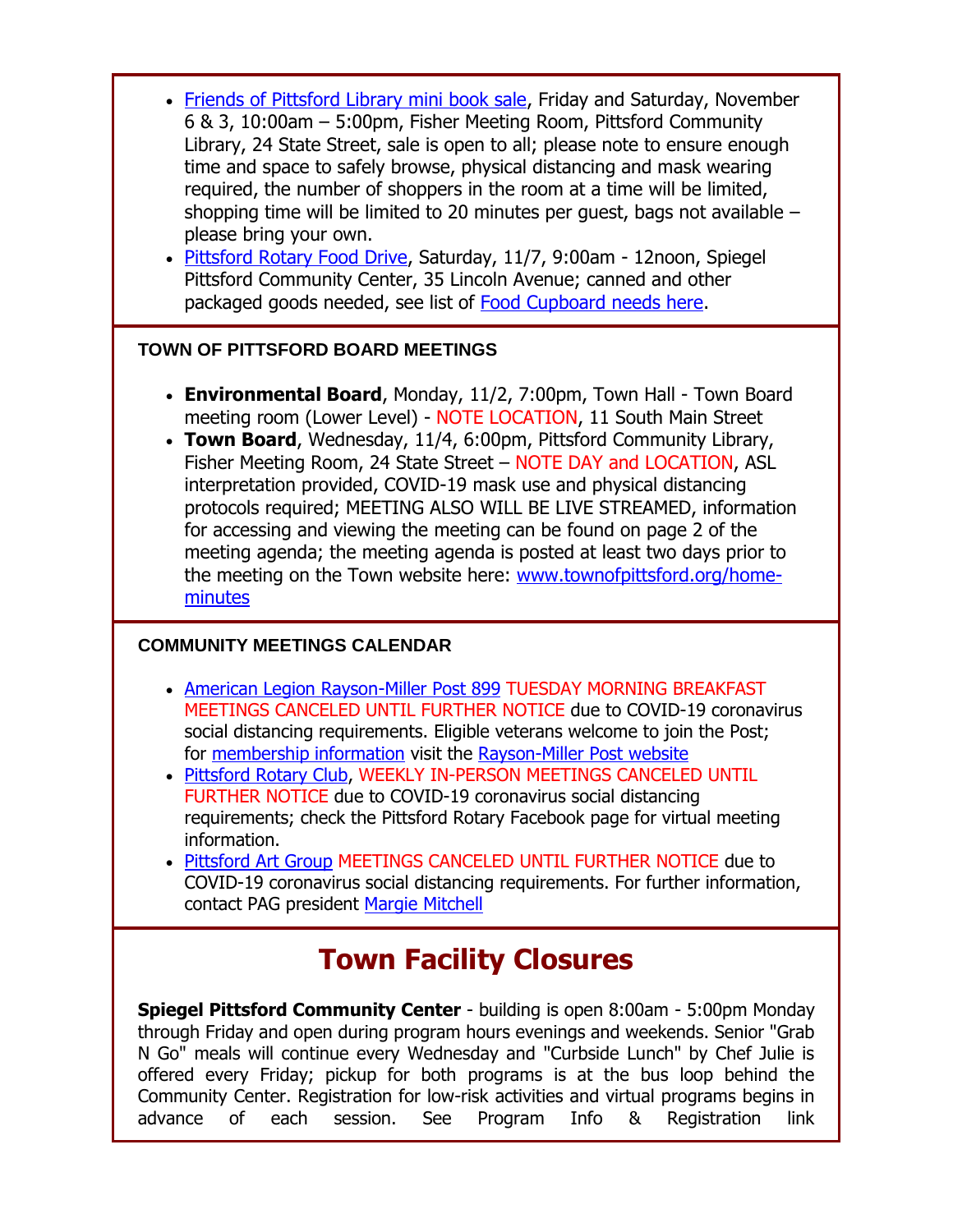at [www.townofpittsford.org/home-recreation.](http://r20.rs6.net/tn.jsp?f=0015I8mWc4-yoC_eH5NAFL_yTHwKXc5kk_pVmBzoud3BzlcpikcLl1GzSuMvBwlfY1HZ_3PFIWpg1O3FCjYmUyyRSTc03nIRULgOCSpTc8E8OoXCtmnoK1fFnkhIu1AjfqiFuTxWOBsb2CnkT_6sdt_qbOGAPzdJSGXdg3YW_BGfaCKmuFrMhgdWQ==&c=4bNwo79-e0v6v2G_MUVomwxe31V2-5BJ3hcCRe-P5a3u4JfCE-VIqA==&ch=55pOF7G1buV1BOWFIkwELVA72y2fBX6ZeibcGjCGB85SW0X9ni4vpA==) Programs will continue to open as we receive further guidance.

**Pittsford Community Library** - the Library is now open for limited hours and services; enter from the parking lot entrance. The Library also has many online resources, programs and activities for all ages to enjoy. For current Library hours, services, resources, and other updates, visit the Library's update page at [www.bit.ly/pclupdates.](http://r20.rs6.net/tn.jsp?f=0015I8mWc4-yoC_eH5NAFL_yTHwKXc5kk_pVmBzoud3BzlcpikcLl1Gzf9b_3K-q1NjIGbZ3Taf4QNtV3BGkOTyCK3r8otBq-tMV34w_XNeKfIGYYhQY9ov4I41Tt34d3tC2oHcJHJZl8JhzlOO0IjSLg==&c=4bNwo79-e0v6v2G_MUVomwxe31V2-5BJ3hcCRe-P5a3u4JfCE-VIqA==&ch=55pOF7G1buV1BOWFIkwELVA72y2fBX6ZeibcGjCGB85SW0X9ni4vpA==) For virtual children's programming check the Library's Facebook page [www.facebook.com/PittsfordLibrary/.](http://r20.rs6.net/tn.jsp?f=0015I8mWc4-yoC_eH5NAFL_yTHwKXc5kk_pVmBzoud3BzlcpikcLl1GzZwiq9M7AmUoj8McWG7oGb0qQ2AnFkEU1RszUNRCK4rq5wTFni5seVi3ts7Iv98mUnrR6nXi2bb2yI3XgYnruOgXZvSwiNSvflgPp49Vpq68dLJ4RbfLhnY=&c=4bNwo79-e0v6v2G_MUVomwxe31V2-5BJ3hcCRe-P5a3u4JfCE-VIqA==&ch=55pOF7G1buV1BOWFIkwELVA72y2fBX6ZeibcGjCGB85SW0X9ni4vpA==) The Book Drop return area is open; please only deposit returned books; for information on book sale donations visit [www.pittsfordlibraryfriends.com.](http://r20.rs6.net/tn.jsp?f=0015I8mWc4-yoC_eH5NAFL_yTHwKXc5kk_pVmBzoud3BzlcpikcLl1GzXeA9ifzFnixkSNAV_bGYNt-OJ_9_lvYepwOWtjDfqtmPI6Ya17-o6AhEyIapTj5NklILWs-e0SNorj5IHh-ZCjYPYAakpXQXtLQrTRiw71fG7sAjElMzho=&c=4bNwo79-e0v6v2G_MUVomwxe31V2-5BJ3hcCRe-P5a3u4JfCE-VIqA==&ch=55pOF7G1buV1BOWFIkwELVA72y2fBX6ZeibcGjCGB85SW0X9ni4vpA==) Regular due dates for all materials have resumed; check your receipt or your Library account for exact due dates. Low contact pickup of Library materials is available for Monroe County Library System cardholders.

**Town Hall** is open to residents by appointment only; in-person meetings will be limited and allowed only when absolutely necessary. Calls should be made to the department related to the inquiry. Town Hall remains staffed to handle business online and by mail, phone, email and the "drop slot" to the right of the front door of Town Hall.

**Town Clerk:** All services of the Town Clerk are available online, by mail, phone and email. If necessary, an appointment can be arranged. Contact at 248-6214 or [ldillon@townofpittsford.org,](mailto:ldillon@townofpittsford.org) mail materials to Pittsford Town Clerk's Office, 11 South Main Street, Pittsford NY 14534. Services info at [www.townofpittsford.org/home-clerk.](http://r20.rs6.net/tn.jsp?f=0015I8mWc4-yoC_eH5NAFL_yTHwKXc5kk_pVmBzoud3BzlcpikcLl1GzQ4qhJ6RkFNaIv3JUL0DbCdeOZFe54DGUfFOlsHedAqlYX8ruN2_8RSwSIHvsVsXmLW5MkvmCd_ov-thRIccbJoaYxmi9Rl38Z-34KUC5mvOYH2562UH4qI=&c=4bNwo79-e0v6v2G_MUVomwxe31V2-5BJ3hcCRe-P5a3u4JfCE-VIqA==&ch=55pOF7G1buV1BOWFIkwELVA72y2fBX6ZeibcGjCGB85SW0X9ni4vpA==)

**Town Court:** Pittsford Town Court sessions are being scheduled on a limited basis. Town Court staff are available via phone and email Monday - Friday from 9:00am 5:00pm; call (585) 248-6238 or email at [pdromgoole@townofpittsford.org.](mailto:pdromgoole@townofpittsford.org) Visitors must follow appropriate health safety and social distancing requirements for Court appearances and Court Office visits.

**All Town Playgrounds:** residents may use Town playgrounds at their own risk, as it is not possible for the Town to keep equipment appropriately sanitized after every use. Those using Town playgrounds are expected to observe COVID-19 social distancing and hygiene protocols.

**All Town Parks:** all Town parks are open; all courts are open, all athletic fields are open to groups of 25 individuals or less, and all trails and walkways are accessible. Those using Town parks are expected to observe COVID-19 social distancing and hygiene protocols.

**Thornell Farm Park:** the park is open and per State requirements, all grass and turf sports fields are open to group activities of 25 individuals or less; the tennis courts, trails, walkways and the playground are open to residents. COVID-19 social distancing and hygiene protocols are required.

**King's Bend Park Lodges:** the lodges are open for reservations; per State and Federal governments all COVID-19 safety guidelines must be followed while at the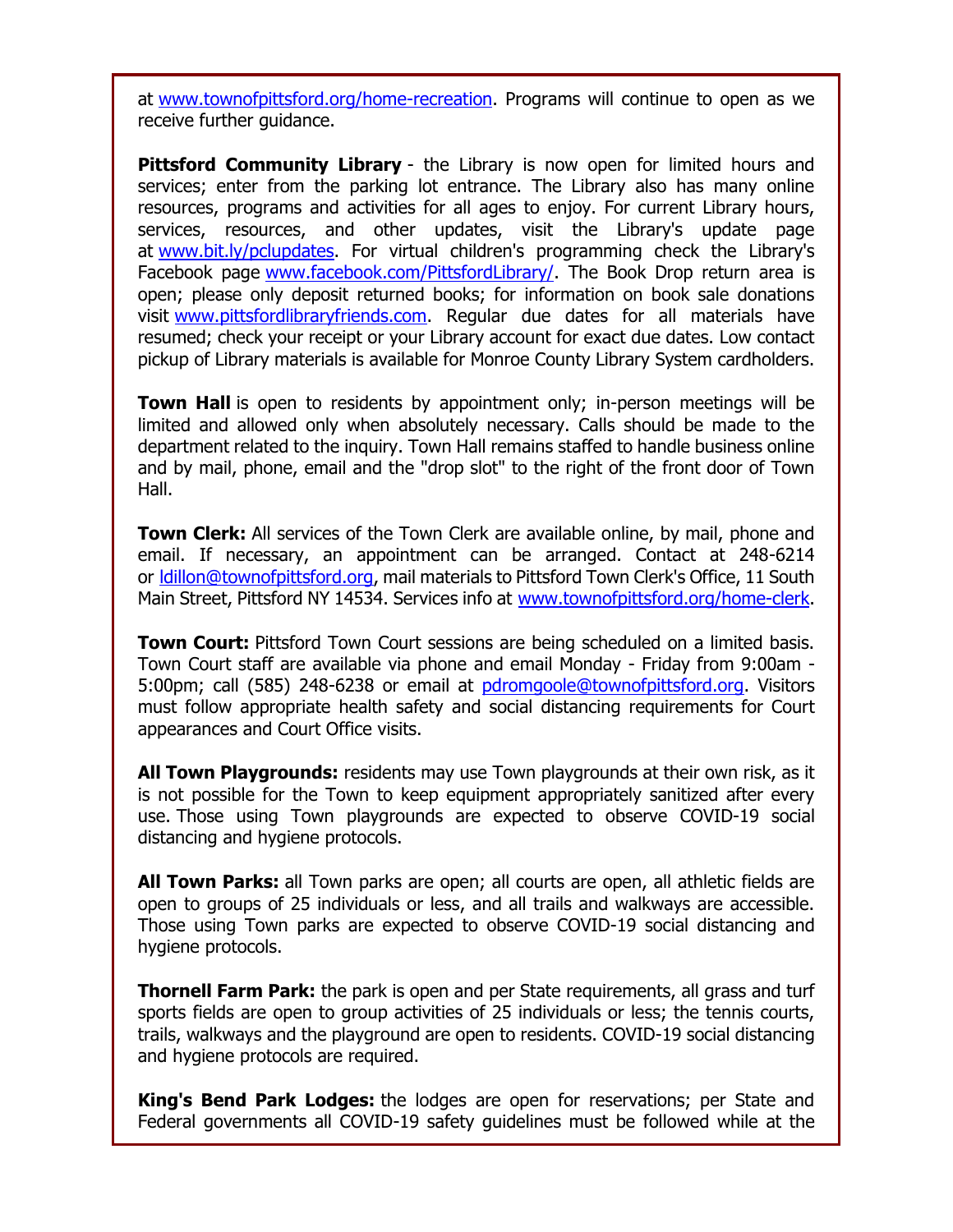lodges. Lodge capacities will adhere to New York State COVID-19 guidelines. Please note COVID-19 social distancing and hygiene protocols are required.

**The Mile Post School:** the building is closed to the public until further notice, as the site is being used as a Public Works crew operation center.

**Building Department:** As of May 15, 2020 the Governor has begun the phased reopening of New York State. The Town of Pittsford and the surrounding Finger Lakes region have met the criteria set by the Governor to reopen. Construction is included in Phase 1 of the reopening plan. As construction moves forward, all COVID-19 safety guidelines set by the State and Federal governments must be followed while on the job site. To protect the community and limit the spread of COVID-19, the Town of Pittsford has altered accordingly its inspection and permitting procedures. See the Town of Pittsford COVID-19 Building Inspection Procedures for details; additional information can be found here: New York State Construction Guidelines. For more information contact Town of Pittsford Building Inspector Mark Lenzi at [mlenzi@townofpittsford.org](mailto:mlenzi@townofpittsford.org?subject=COVID-19%20Construciton%20Information) or call the Town Building Department at 585-248-6265.

**Town Public Works** - Highway, Sewer and Parks Departments: All operations continue. Crews in these departments are following hygiene and social distancing protocols in light of the COVID-19 threat.

#### **Monroe County Services at Town facilities:**

The County has suspended until further notice Passport Services at Town Hall and Mobile DMV service at Pittsford Town Court. Per the NYS Department of Motor Vehicles, all driver licenses, learner permits, non-driver identification cards, vehicle registrations and vehicle inspections scheduled to expire on or after March 1, 2020 are extended until further notice and all temporary registration documents are valid until further notice. This extension does NOT apply to insurance coverage - motor vehicle liability insurance coverage must be maintained at all times during the extension period. Find updated information for Monroe County DMV here [https://www2.monroecounty.gov/clerk-COVID-19.](http://r20.rs6.net/tn.jsp?f=0015I8mWc4-yoC_eH5NAFL_yTHwKXc5kk_pVmBzoud3BzlcpikcLl1GzcjDtyWIkrMI5oWTG9ZSmWLttmKdjIfZ22IIOHvM1ybNq_jtaX25YO9xPDAFKv2_xeoQJFbLAczZCI0gipYG0lEM-iD8GM2y6MQ5B0kc7G5Wid3QH8_iucQ=&c=4bNwo79-e0v6v2G_MUVomwxe31V2-5BJ3hcCRe-P5a3u4JfCE-VIqA==&ch=55pOF7G1buV1BOWFIkwELVA72y2fBX6ZeibcGjCGB85SW0X9ni4vpA==)

Further information and updates can be found at [www.townofpittsford.org/covid-](http://r20.rs6.net/tn.jsp?f=0015I8mWc4-yoC_eH5NAFL_yTHwKXc5kk_pVmBzoud3BzlcpikcLl1GzX2-fF6j4bTVn3r6CUz7A0kptZfLMxxld7aTtvi3dnBHngJGVQezLm6z9rhsgopVWiNJS5tba5EDyk5lf1nSFeggtH8efSjLqHvexxTe8jdog8pmcWhuogc=&c=4bNwo79-e0v6v2G_MUVomwxe31V2-5BJ3hcCRe-P5a3u4JfCE-VIqA==&ch=55pOF7G1buV1BOWFIkwELVA72y2fBX6ZeibcGjCGB85SW0X9ni4vpA==)[19info.](http://r20.rs6.net/tn.jsp?f=0015I8mWc4-yoC_eH5NAFL_yTHwKXc5kk_pVmBzoud3BzlcpikcLl1GzX2-fF6j4bTVn3r6CUz7A0kptZfLMxxld7aTtvi3dnBHngJGVQezLm6z9rhsgopVWiNJS5tba5EDyk5lf1nSFeggtH8efSjLqHvexxTe8jdog8pmcWhuogc=&c=4bNwo79-e0v6v2G_MUVomwxe31V2-5BJ3hcCRe-P5a3u4JfCE-VIqA==&ch=55pOF7G1buV1BOWFIkwELVA72y2fBX6ZeibcGjCGB85SW0X9ni4vpA==)

### **COVID-19 Coronavirus Information Links**

Further Town of Pittsford COVID-19 coronavirus information and updates can be found at [www.townofpittsford.org/covid-19info.](http://r20.rs6.net/tn.jsp?f=0015I8mWc4-yoC_eH5NAFL_yTHwKXc5kk_pVmBzoud3BzlcpikcLl1GzX2-fF6j4bTVn3r6CUz7A0kptZfLMxxld7aTtvi3dnBHngJGVQezLm6z9rhsgopVWiNJS5tba5EDyk5lf1nSFeggtH8efSjLqHvexxTe8jdog8pmcWhuogc=&c=4bNwo79-e0v6v2G_MUVomwxe31V2-5BJ3hcCRe-P5a3u4JfCE-VIqA==&ch=55pOF7G1buV1BOWFIkwELVA72y2fBX6ZeibcGjCGB85SW0X9ni4vpA==)

[Pittsford Central School District COVID-19 Coronavirus Updates](http://r20.rs6.net/tn.jsp?f=0015I8mWc4-yoC_eH5NAFL_yTHwKXc5kk_pVmBzoud3BzlcpikcLl1GzZwiq9M7AmUo53OVSMpvReVazdIAVuWdXp05bKgZarSVlToEmYYlr_IRGRcf_9uw72JFAz3Z6RczaA-Ww7hYwdcmAmcMbl7EIuom0gXFe5kJzl3j93DTvvG3m0R0aWMufg==&c=4bNwo79-e0v6v2G_MUVomwxe31V2-5BJ3hcCRe-P5a3u4JfCE-VIqA==&ch=55pOF7G1buV1BOWFIkwELVA72y2fBX6ZeibcGjCGB85SW0X9ni4vpA==)

You can find information on COVID-19 coronavirus at the County Health Department's website: [https://www2.monroecounty.gov/health-index.php.](http://r20.rs6.net/tn.jsp?f=0015I8mWc4-yoC_eH5NAFL_yTHwKXc5kk_pVmBzoud3BzlcpikcLl1Gzb_e8rPBSywzLPT7exV-QAxW7yhk_zTAo7okyk0ZERcEieJQtLXwZY_ghhCX7qDib-0vMQV5Pt8d8YTltOFjvuZg02RETeOYlLInd4znbhd8JhyWiG4c3sUwinfW2xbS5g==&c=4bNwo79-e0v6v2G_MUVomwxe31V2-5BJ3hcCRe-P5a3u4JfCE-VIqA==&ch=55pOF7G1buV1BOWFIkwELVA72y2fBX6ZeibcGjCGB85SW0X9ni4vpA==)